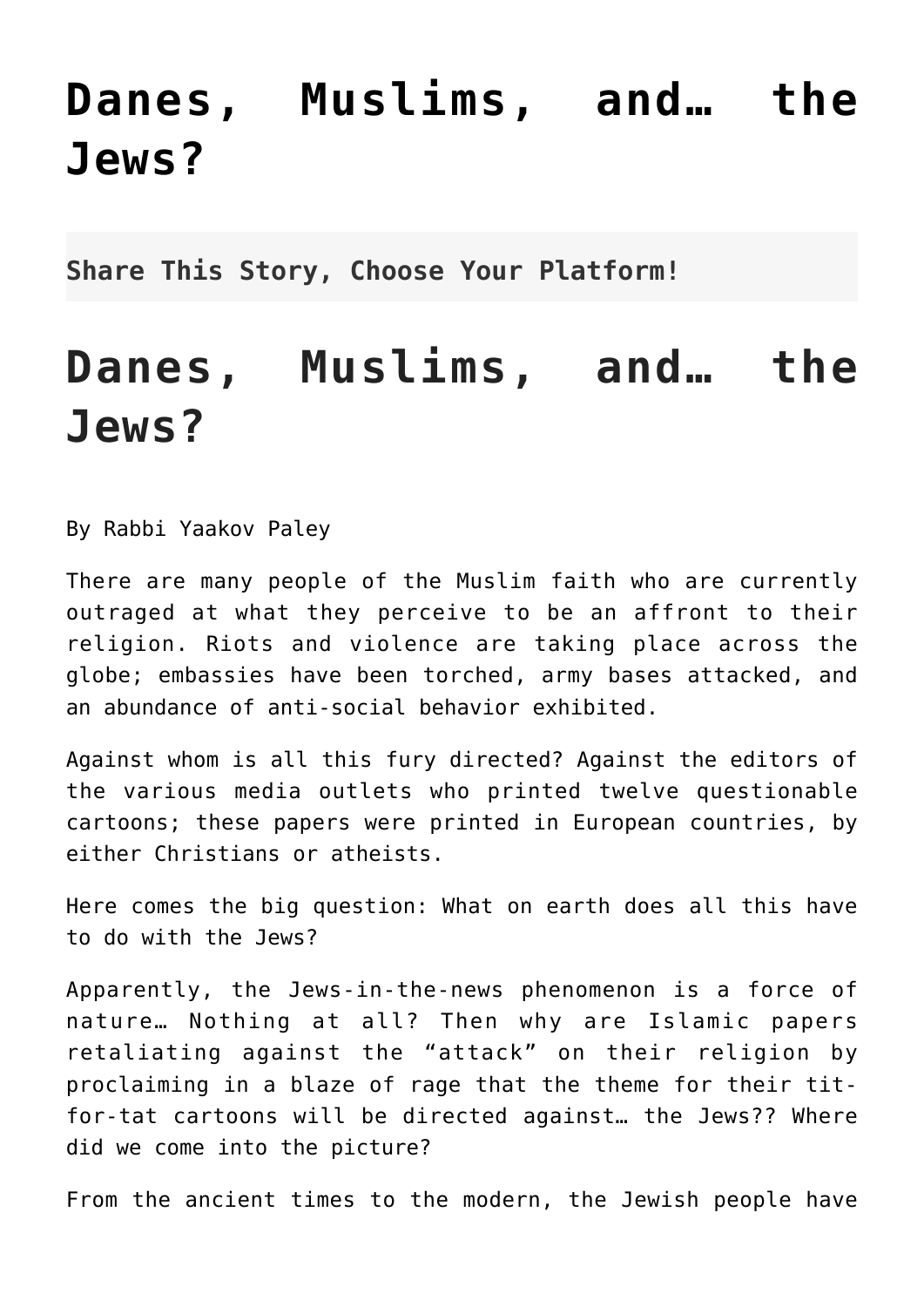always managed to play on the minds of even the most powerful nations. Despite their repeated attempts to make themselves inconspicuous, just begging to live an unobtrusive and peaceful existence, the Jews have always made the headlines. From the Dark Age to the Techno Age, this essential ingredient in our planet's batter simply persists.

We have a word for such a thing. When something consistently reoccurs in our world–whether it is a particular weather pattern, a bottle-nosed dolphin migrating habit, or human behavior–it is termed "nature." We regard it a natural occurrence, an integral part of the workings of our unfathomable universe. When such a thing fails to happen, it is deemed "unnatural."

Apparently, the Jews-in-the-news phenomenon is a force of nature.

This has not escaped the attention of the Jewish people themselves, and is often the factor behind unfortunate selfdenial, suppression, or surrender. Likewise, it has not escaped the attention of the other nations on this planet, and at fairly regular intervals, it motivates a king or nation to attempt to remove us from "their" world.

But nature being nature, it was designed and is preserved by the Creator, not men. He decided to create a "Chosen Nation," and likewise arranges matters to keep us on the headlines–for good or for bad.

It is not uncommon for a lighthouse whose light is negligently out, that the very ship it was designed to aid crashes into the lighthouse itself, thus damaging both parties… Why? Because of our essential nature and function. The only reason for bothering to select a particular people–and a small and rebellious one at that–is if they have a purpose to fulfill and a task to accomplish. The Jewish people were tasked with being a lighthouse for the treacherous waters that humanity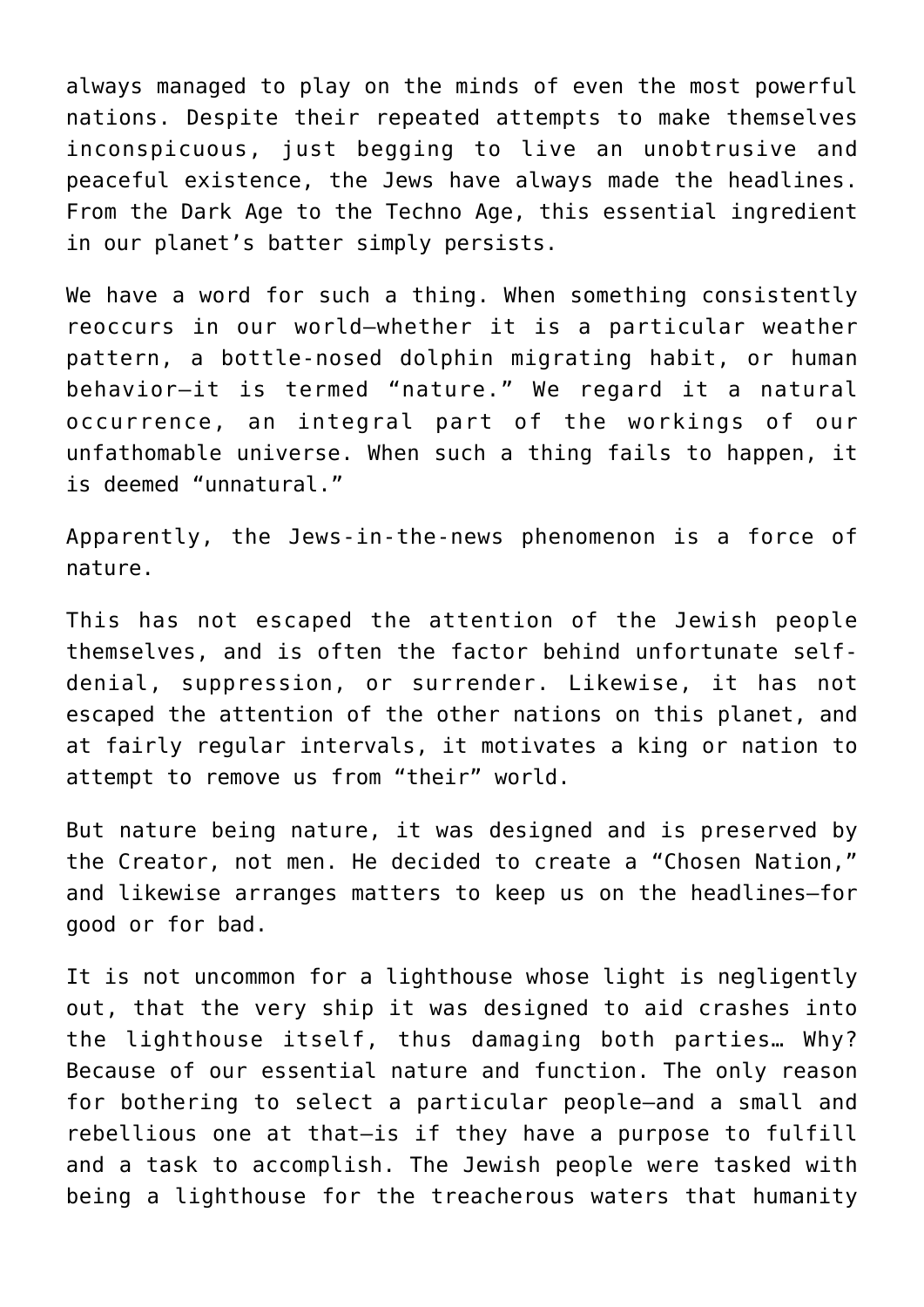constantly flounders in. The nations are meant to persistently gaze in our direction. That's natural.

However, a lighthouse is only useful if the keepers actually maintain the building and keep a steady beacon burning. To that end, G-d gave us the light–His light. We are mere keepers, and dare not claim the light is ours alone.

So, what does the reaction to the Danish anti-Islamic cartoons have to do with Jews?

On the one hand, it is pure and evil anti-Semitism–may G-d return their hatred on their own heads! But at the same time, it is only natural that nations turn to us, whether when creating a religion or when looking for a scapegoat. When the Creator wove the fabric of nature, He designed it so that all eyes face us, regardless of their awareness of this inner reason.

The rest of it is up to us: to guide our neighbors on this planet with the illumination that G-d gave us, to give to them: the seven Noahide laws, as transmitted through the Torah. And it is in the interest of us all–ships and lighthouse alike–that our light should burn steady and sure. It is not uncommon for a lighthouse whose light is negligently out, that the very ship it was designed to aid crashes into the lighthouse itself, thus damaging both parties…

At times, we are like keepers who have forgotten about the beacon atop their tower, and are instead chasing fireflies outside. At such times, we must rediscover the stairwell leading to the top of our lighthouse and the lighthouse master's instructions on how to kindle its light.

Every step in this direction, no matter how seemingly small, prepares our world for the era when no nation will provoke another, for the divine light will shine brightly for all to navigate a calm sea of life with comfort and ease.